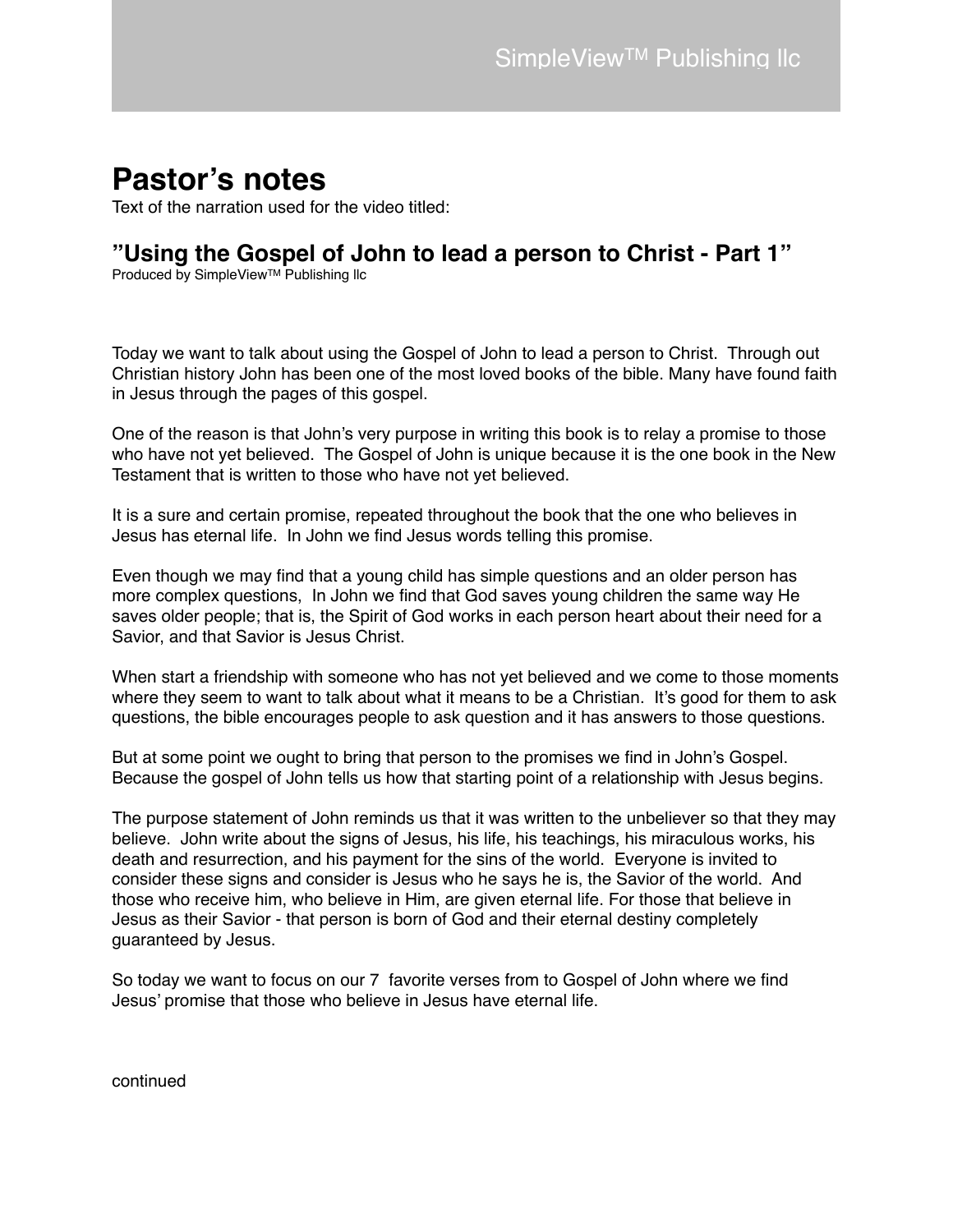Our first favorite verse is the famous purpose statement found in John 20:30-31:

## Slide - John 20:30-31

In this verse John is writing to men and women who have not yet believed. He wants them to consider the signs of Jesus. Here John's states his purpose - that these signs are written that "you might believe that Jesus is the Christ the Son of God and that believing you may have life in his name" It is important to see here that by "Christ, the Son of God" John means that Jesus is the Messiah who grant eternal life to all who believe in Him for it. John relays this profound yet simple promised repeatedly - that anyone who believes in Jesus as the One who secures his or her eternal destiny, that person is born of God.

This theme of believing in Jesus for eternal life ought to arm our conviction for sharing the gospel with people. As we share this Gospel we should then rely on the Spirit of God to work in their hearts. It is important that we let John's gospel perform God's intended purpose. Sometimes in our desire to help this process of persuasion along we may use words that distract from the simplicity we find in John's gospel. The best approach would be to stay consistent with the message found in John. Like John does we can talk about our own conviction that Jesus is the Christ, the Messiah, the Savior of the world. Like John does, we can point to the great signs that Jesus did that prove that He is who He says He is. We can share our conviction that Jesus is too great to fail to keep his promise. And we can emphasize the great promise of eternal life freely offered by Jesus to those that believe in Him to provide it. And finally we can thank God, that salvation is so wonderfully simple!

We need to focus on the core issue in bringing men and women to faith and eternal life. What is that core issue? Very simply it is this: We want people to believe that Jesus can be safely entrusted for their eternal destiny and that Jesus guarantees it to the anyone who believe in Him. Of course, we would like them to believe a lot more than this, but this at least is the core of what must be believed. We should keep in mind that the Bible teaches that a new believer now possesses the Spirit of God within them and and the work of the Spirit of God is to continue to teach and mature that believer.

This wonderfully simple yet explicit promise is repeated through John. Consider this next favorite verse where we are asked to believe in Jesus to provide for our eternal destiny.

### Slide - John 1:-13

In the first chapter of John we find the most elegant introduction of Jesus where He is presented as being equal to God and is call the true light who came into the world to make truth available to all. And John tells us in this verse that some did not receive Him - but those who did receive Him - who believe in His name - they are born of God. Throughout John we find theme that those that believe in Jesus are born of God and given life by Jesus.

continued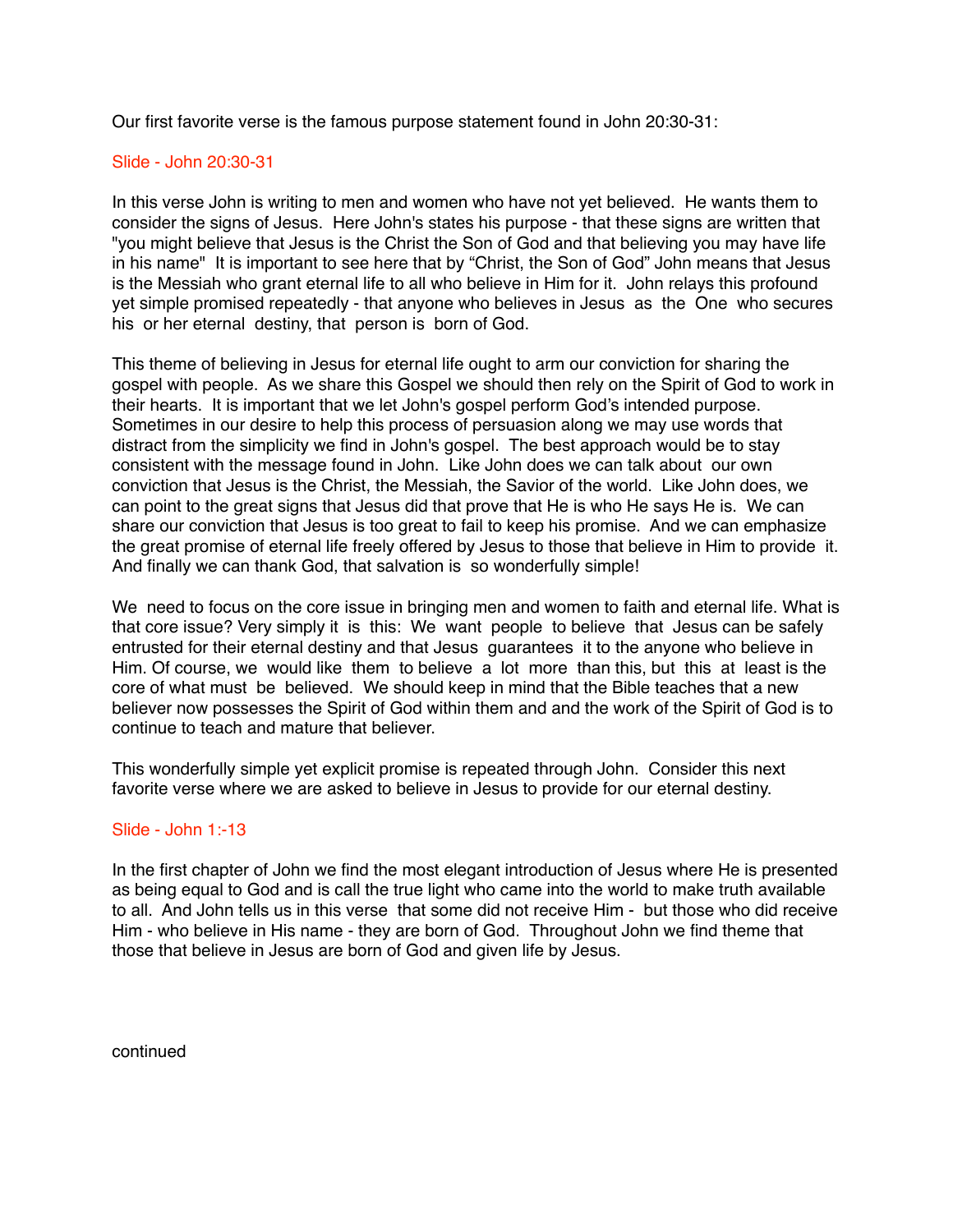Our next favorite verse on this theme is John 3:16.

#### Slide - John 3:16

John 3:16 has been called the "Crown Jewel" of scripture, and the "gospel in a nutshell". In this verse Jesus is speaking to Nicodemus and makes this extraordinary promise "that whoever believes in Him should not perish but have everlasting life."

Our fourth favorite verse that talks about believing in Jesus for eternal life is John 5:24.

#### Slide - John 5:24

In this verse we again find Jesus' promise that the one who believes has "everlasting life, and shall not come into judgment, but has passed from death into life." Jesus teaches that all should honor the Son just as they honor the Father and that the Father has sent the Son to give this message.

Our fifth favorite verse on this theme is John 6 35-40.

#### Slide - John 6:35-40

Notice the incredible concern by Jesus through His promises of security. Jesus says that the one who believes in Him will never hunger or thirst. And that anyone who comes to Him, Jesus will hold close forever. Notice Jesus says that it is the Father's will that Jesus should never lose those that believe in Him. Jesus emphasizes that it is the Fathers will that everyone who believes in Him is given eternal life and will be raised up at the last day.

Our sixth favorite verse is John 6:47

#### Slide - John 6:47

In this verse we have an amazing statement by Jesus of the saving message; "Most assuredly, I say to you, he who believes in Me has everlasting life."

And finally, we have our seventh favorite verse.

#### Slide - John 11:25-27

Jesus is speaking with Martha and this conversation again demonstrates the theme of believing in Jesus for eternal life. "Jesus said to her, 'I am the resurrection and the life. He who believes in Me, though he may die, he shall live. And whoever lives and believes in Me shall never die. Do you believe this?'". Jesus is asking her if she believes that He guarantees resurrection and everlasting life to all who simply believe in Him. Martha replies to Jesus' question that she believes Him to be the Christ.

continued